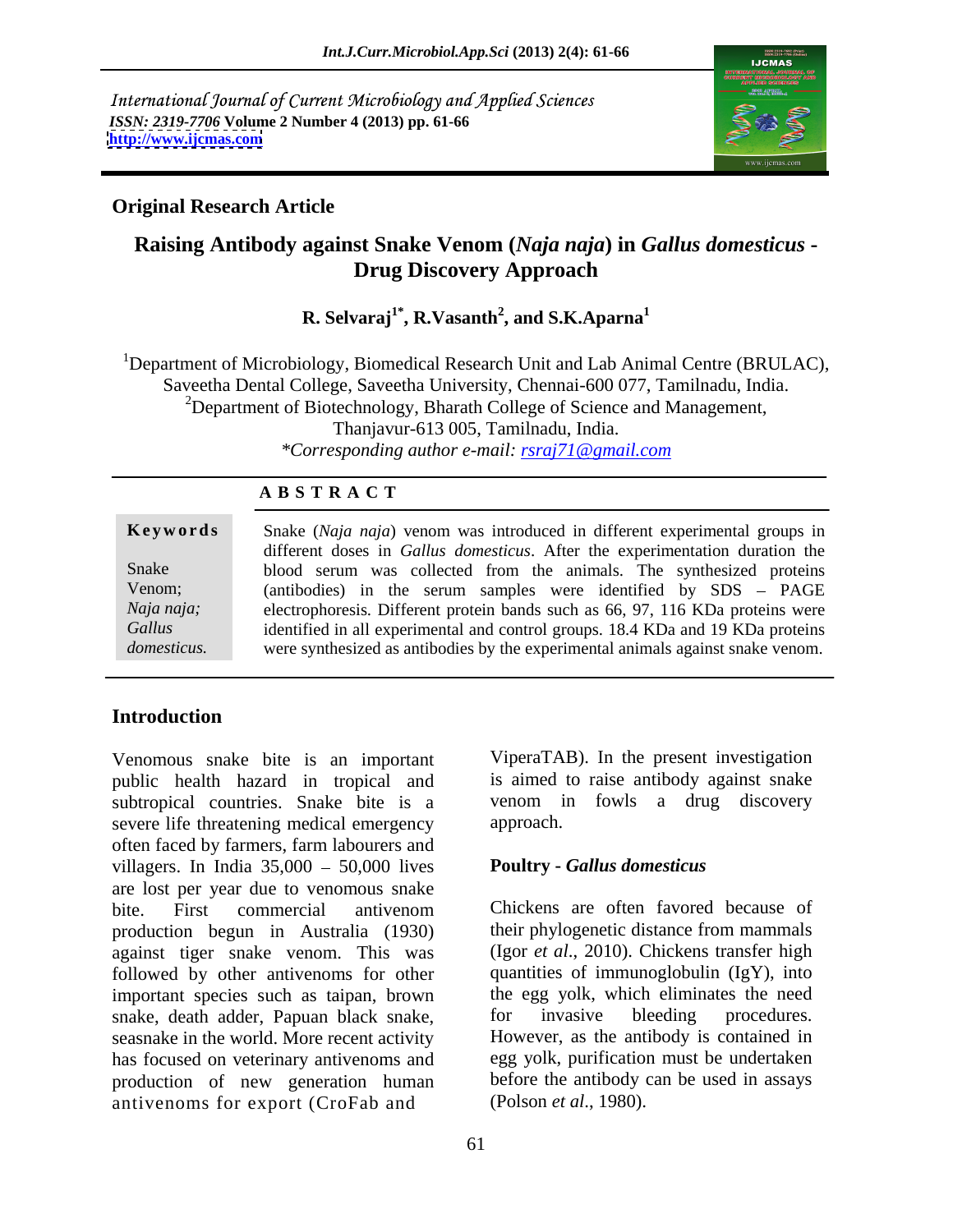*Naja naja* is a species of venomous snake Complete Adjuvant (FCA) Mineral-based found in the Indian subcontinent. It is one of the big four, species which are responsible for causing the most snakebite cases in India. The Indian cobra's venom has a powerful post-synaptic neurotoxin. The venom acts on the synaptic gaps of killed mycobacteria or mycobacterial cell the nerves, thereby paralyzing muscles, and possibly leading to respiratory failure or cardiac arrest (Achyuthan and response to injected immunogens. Ramachandran, 1981). The venom Adjuvant activity is a result of sustained components contain enzymes such as release of antigen from the oily deposit hyaluronidase that cause lysis and increase the spread of the venom (Theakston *et al*., 2003).

The freeze-Snake venom powders of *Naja naja* were obtained from Irula's Snake CFA is resuspended by vortexing the vial. Catchers Industrial Co-operative Society Limited, Perur, Tamil Nadu and it was stored at 4ºc.

### **Experimental animals**

were procured from Pioneer Pvt. Ltd. Kumanan chavadi, Chennai - 77 and were maintained at Biomedical Research Unit and Lab Animal Centre (BRULAC), Saveetha University, Chennai. All the sufficiently separated (at least an inch<br>animals were maintained in standard cages apart) to avoid overlapping of animals were maintained in standard cages and food and water were provided.

The antigen must be non-toxic and it must **Blood Collection** be prepared aseptically, or otherwise rendered sterile and free of toxins and pyrogens. The pH must be adjusted within physiological limits. The most commonly

**Indian Cobra and Venom and Series and Series and Series and Series and Series and Series and Series and Series and Series and Series and Series and Series and Series and Series and Series and Series and Series and Serie** used adjuvants include: Freund's Incomplete Adjuvant (FIA) or Freund's adjuvants (Leskowitz *et al*., 1966).

### **Complete Freund's Adjuvant**

**Materials and Methods Collection of snake venom** antigen. This adjuvant may result in local FA, a water-in-oil emulsion having heat wall components, is an effective means of potentiating cellular and humoral antibody response to injected immunogens. Adjuvant activity is a result of sustained and stimulation of a local innate immune response resulting in enhanced adaptive immunity. This response is an intense inflammatory reaction at the site of antigen deposition resulting from an influx of leukocytes and their interaction with antigen. This adjuvant may result in local inflammation and granulomatous reactions at the injection site. The mycobacteria in CFA is resuspended by vortexing the vial.

### **Immunization**

### **Injection site selection and preparation**

Adult *Gallus domesticus* breed chickens Antigen preparation **and the set of the set of the set of the set of the set of the set of the set of the set of the set of the set of the set of the set of the set of the set of the set of the set of the set of the set of** Chicken may need sedation with 1 mg/kg of Acepromazine IM approximately 15 minutes prior to immunization. Sterile syringes and needles are used to minimize microbial contamination of injected tissues (Tables 1-4). Injection sites should be sufficiently separated (at least an inch apart) to avoid overlapping of inflammatory lesions if they develop. Booster injection sites are distanced from previous injection sites.

### **Blood Collection**

To obtain red blood cells, the blood is collected into anticoagulant vials. The cells are washed and used to test for the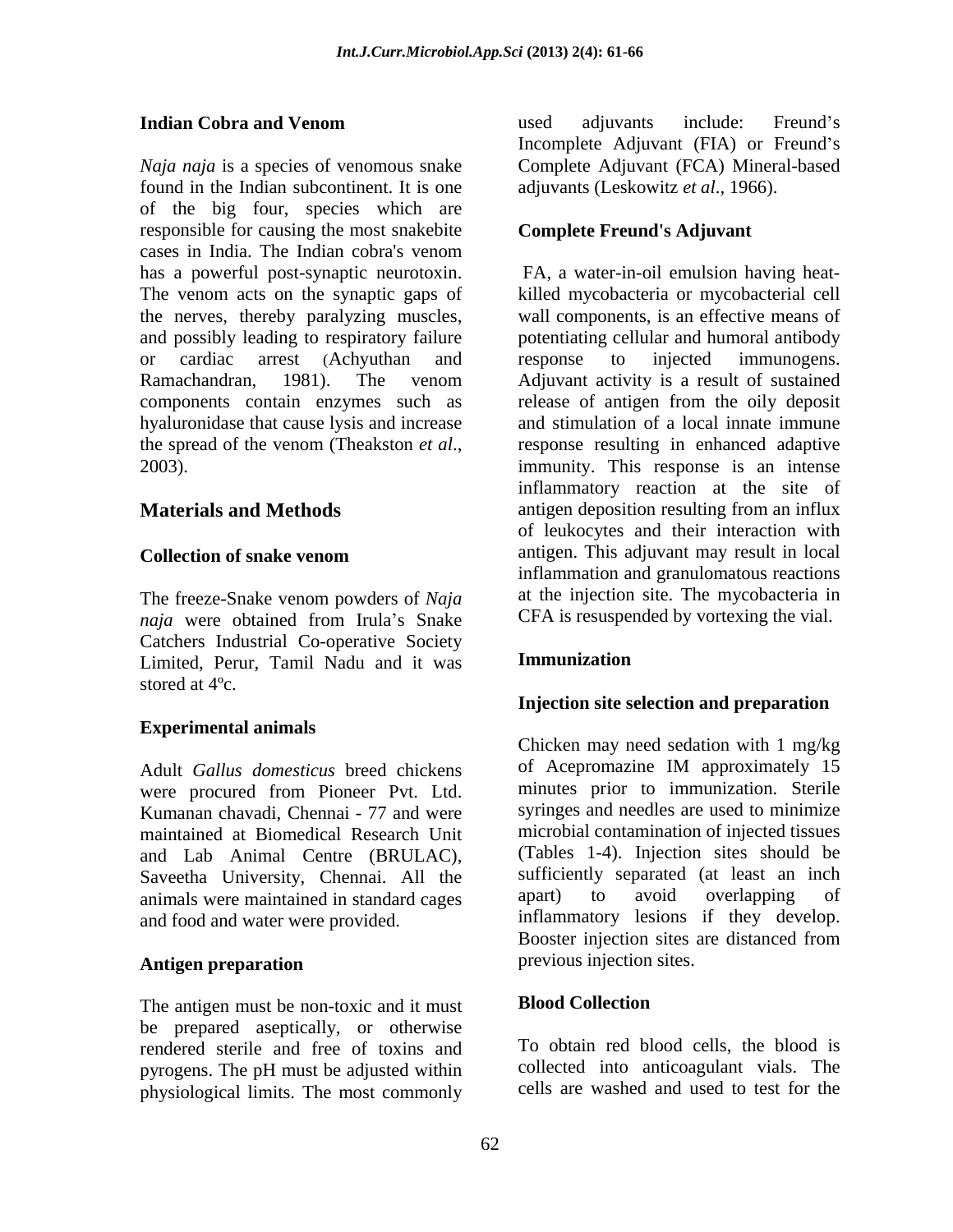presence of virus in the heam **Results and Discussion** agglutination test. They are also used in the heam agglutination inhibition test for Antibodies are typically produced by

A total of 0.5 g agar was boiled in 100 ml water by using microwave oven. The agar animal, it induces the B-lymphocytes to solution was allowed to cool to 50°C and produce IgG immunoglobulins specific for then 2 ml of it was taken onto each the antigen. This polyclonal IgG is microscope slide placed on a leveling purified from the mammal's serum. table. The agar was then allowed to solidify and then left overnight at room The identified protein bands through SDStemperature or for four to six hours at PAGE electrophoresis were compared 40 C until completely dry. Preparation of with marker proteins and molecular weight microscope slides Agar (1g) was boiled in of the new proteins were identified. 100 ml water using microwave. The 1% Different protein bands such as 66, 97, 116 agar solution was then allowed to cool to KDa proteins were identified in all 45 C and then 3.5 ml of it was pipetted experimental and control groups. It reveals onto a precoated slide. The slides were left that these proteins were present in normal to solidify at room temperature after which blood serum. In the present study, no band four holes were punched out by using a gel was observed in control group as well as puncher. The plugs of agar were removed experimental control group. In snake from each well by using a Pasteur pipette venom introduced experimental group, attached to a vacuum line. The test was two protein bands (18.4 and 19 KDa were conducted by pipetting 16 µl *Naja naja* observed. It clearly indicates that the venom (10 mg/ml) and 16 µl blood serum protein 18.4 and 19 KDa were synthesized (100 mg/ml) into wells 1 and 2 as antibodies by the experimental animals respectively followed by incubation overnight at room temperature in a humid concentration of 10 mg/ml was used.  $12 \times 12 \times 12 = 4.5$ presence of twist in the beam magnitude of the state of the state of the state in the state of the state in the state in the state in the state in the state of the state in the state of the state in the state of the state

analyzed bysodiumdodecyl sulfate polyacrylamide gel electrophoresis. The reagents used for SDS-PAGE analysis **Lane 2: Exp. control** 

the presence of antibodies. immunization of a suitable mammal, such **Double immunodiffusion** mammals are often preferred as the as a mouse, rabbit or goat. Larger amount of serum that can be collected larger. An antigen is injected into an purified from the mammal's serum.

> The identified protein bands through SDS- Different protein bands such as 66, 97, 116 against snake venom (Figure 1).



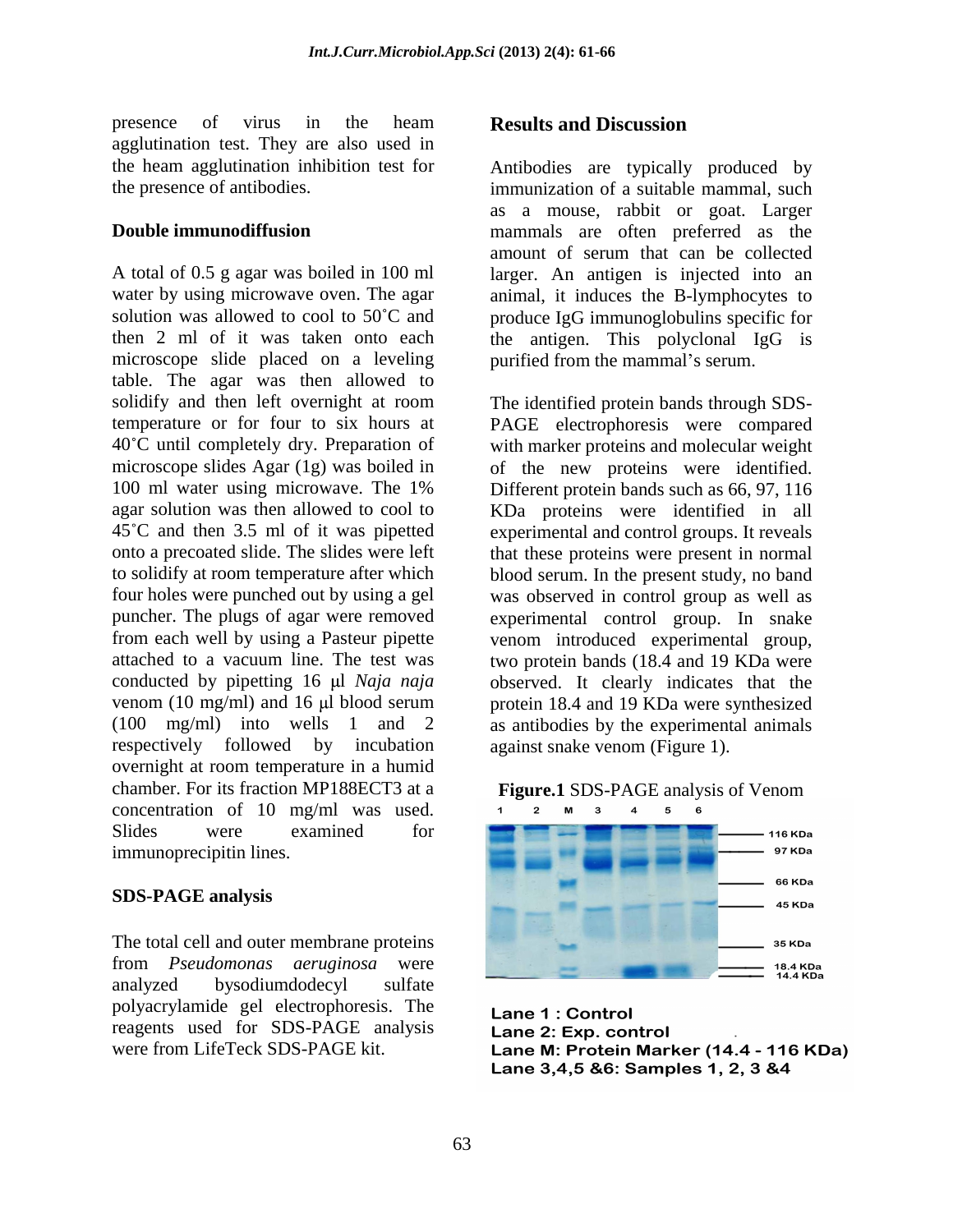|       |                      |                                      | First term        |           |                    |                   |
|-------|----------------------|--------------------------------------|-------------------|-----------|--------------------|-------------------|
| Group | Chicken no           | Inject                               | Cobra venon.      | Dose      | <b>Adjuvant</b>    | <b>Test bleed</b> |
|       |                      | period                               | concentration     | level     |                    |                   |
|       | Contro               | $0$ -day                             |                   |           |                    |                   |
|       | Experimental Control |                                      | Only PBS+adiuvant | 0.25ml    | - Freunds complete |                   |
|       | 1 & 2                | $0$ -day                             | 200πσ             | $0.25$ ml |                    |                   |
|       | 3 & 4                | $0$ -day                             | 200ug             | 0.5ml     | Freunds complete   |                   |
|       | 5 & 6                | $0$ -day                             | $200 \mu g$       | 0.4ml     | Freunds complete   |                   |
|       | 7 & 8                | $\overline{\phantom{a}}$<br>$0$ -day | 200ப⊽             | 0.1ml     | Freunds complete   |                   |

### **Table.1** Injection site selection and preparation in first term

**PBS** - Phosphate buffer saline

## **Table.2** Injection site selection and preparation in second term

|       |                             |                  | Second term          |             |                    |       |
|-------|-----------------------------|------------------|----------------------|-------------|--------------------|-------|
| Group | Chicken no                  | Inject           | <b>dispension</b> or | <b>Dose</b> | Adjuvant           | Test  |
|       |                             | period           | concentration        | level       |                    | bleed |
|       | Control                     | u-dav            |                      |             |                    |       |
|       | <b>Experimental Control</b> |                  | Only PBS+adjuvant    | 0.25ml      | reunds complete    |       |
|       | 1 & 2                       | 14-day (Boosted) | 400 no               |             |                    |       |
|       | 3 & 4                       | 14-day (Boosted) | 400ug                | 0.2ml       | Freunds incomplete |       |
|       | 5 & 6                       | 14-day (Boosted) | $400\mu$             | 0.2ml       | Freunds incomplete |       |
|       | 7 & 8                       | 14-day (Boosted) | 400பջ                | 0.2ml       | Freunds incomplete |       |

**PBS**-phosphate buffer saline; **BC**-blood collect

#### **Table.3** Injection site selection and preparation in third term

|       |                      |                                     | Third term                                |             |                                                                                                |             |
|-------|----------------------|-------------------------------------|-------------------------------------------|-------------|------------------------------------------------------------------------------------------------|-------------|
| Group | Chicken no           | Inject                              | Cobravenom                                | <b>Dose</b> | Adjuvant                                                                                       | <b>Test</b> |
|       |                      | period                              | concentration                             | level       |                                                                                                | bleed       |
|       | Control              |                                     |                                           |             |                                                                                                |             |
|       | Experimental Control | $0$ -dav                            | Only PBS+adjuvant 0.25ml Freunds complete |             |                                                                                                |             |
|       | 1 & 2                | $24,25^{\text{th}}$ -day (Boosted)  | 1mg/ml                                    |             | 0.1ml Without adjuvant                                                                         |             |
|       | 3 & 4                | $24,25^{\text{th}}$ -day (Boosted)  | 1mg/ml                                    |             | $\begin{array}{ c c c c c } \hline 0.1 \text{ml} & \text{Without adjuvant} \hline \end{array}$ |             |
|       | 5 & 6                | $24,25^{\text{th}}$ –day (Boosted)  | 1mg/ml                                    | 0.1ml       | Without adjuvant                                                                               |             |
|       | 7 & 8                | $24,25^{\mathrm{m}}$ –day (Boosted) | 1mg/ml                                    | 0.1ml       | Without adjuvant BC                                                                            |             |

**PBS**-phosphate buffer saline; **BC**-blood collect

#### **Table.4** Injection site selection and preparation in fourth term

|       |                       | <b>Fourth term</b>                                |                                    |
|-------|-----------------------|---------------------------------------------------|------------------------------------|
| Group | Chicken no            | <b>Sample Collection</b>                          | <b>Test bleed</b>                  |
|       | Control               | 54 <sup>er</sup> dav                              | $\mathbf{D}$ $\mathbf{C}$<br>DU    |
|       | Exper.                | dat                                               | $D^{\alpha}$<br>DC                 |
|       | $1 \Omega$ $2 \Omega$ | $34^{\mathrm{m}}$ day<br>$\overline{\phantom{a}}$ | $D^{\alpha}$<br>n                  |
|       | 3 & 4                 | 34 <sup>th</sup> day                              | $D^{\alpha}$<br>DU                 |
|       | 5 & 6                 |                                                   | $D^{\alpha}$<br>DΛ                 |
|       | 7 & 8                 | $24^{\text{th}}$ day                              | $\mathbf{D}$ $\mathbf{C}$<br>- DU. |
|       | $\mathbf{D}$          | blood colloot                                     |                                    |

**BC** - blood collect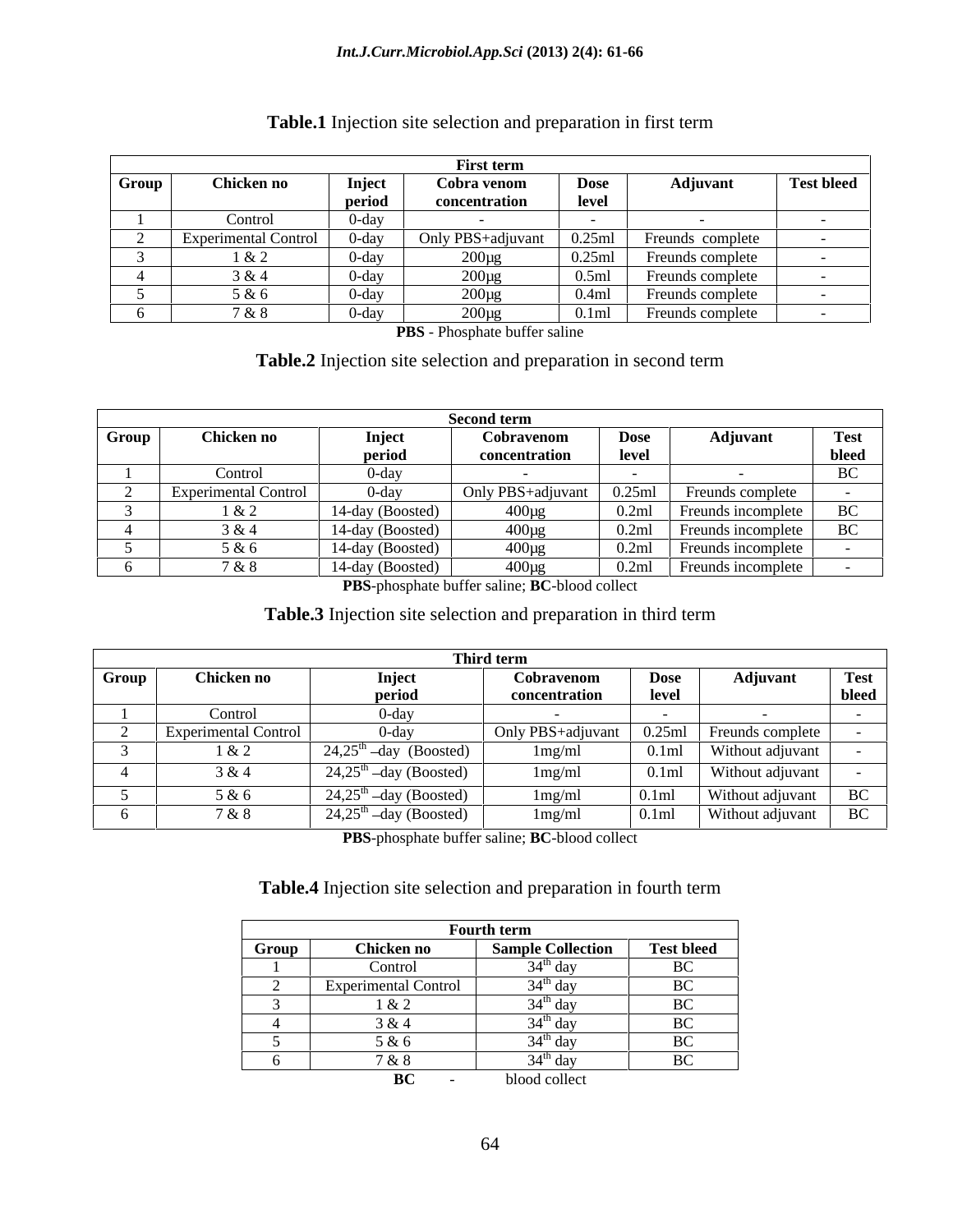One of the important aspects of assessing process of finding new medications based the cause of death in snake-bite victim is on the knowledge of the biological target by detection of the snake venom antigens (Madesen *et al.*, 2002). The present in the specimens collected from the victim. investigation clearly indicates that the two Most frequently, specimens which are sent proteins were synthesized by the animals to the Forensic Laboratory for analysis include kidneys, liver, viscera, blood, skin, lungs, heart, brain, spleen, bladder, bone proteins may be used against snake bite as and ear. Previous reports have established that the order of distribution of snake venom in different organs of the body such as, site of injection or skin, heart, liver, kidneys, lungs, spleen and brain. Post mortem cardiac blood has been suggested to be the most suitable specimen for venom detection. Thus, skin (tissue at the bite area) and blood are the suitable source of biological specimen for the analysis of Brunda. G. snake venom (Brunda and Sashidhar,

and pharmacology, drug discovery is the process by which drugs are discovered<br>property distributions: differences<br>property distributions: differences and/or designed. Most drugs have been discovered either by identifying the active<br>incrediction by the model model of the discovered either them traditional remediation of the model model of the<br>model model of the combinatorial ingredient from traditional remedies or by serendipitous discovery. The process of chemistry. J.<br>drug discovery involves the identification (1): 218-217. drug discovery involves the identification of candidates, synthesis, characterization, lgor, B., Buchwalow and Werner Bocker<br>2010 Antibodies for screening, and assays for therapeutic efficacy. Once a compound has shown its value in these tests like the synthesized antibodies against antigenic substance, it will begin the process of drug  $042-04009-41$ . development prior to clinical trials (Feher Leskowitz, S., Jones, E. and J. Soloman,<br>and Sehmidt, 2002) Belvelopel entibelies J. 1966. Immunochemeal study of and Schmidt, 2003). Polyclonal antibodies<br>(I<sub>a</sub>V) extracted from ang volk ofter antigenic specificity in delayed (IgY) extracted from egg yolk after inoculation of chickens with cobra venom hypersensitivity v. Immunization revealed that IgY is functionally with monovalent low molecular equivalent to IgG of equines in both yield<br>
end notangy of years november and 2: 229-237. and potency of venom neutralization

rational drug design, is the inventive

antibodies against the antigenic substance snake venom. Hence these drug.

# **References**

- Achyuthan, K. E., and Ramachandran,L.K. 1981. Cardiotoxin of the Indian cobra (*Naja naja*) is a pyrophosphatase. J. Biosci. 3(2):149-156.
- 2007). cases from Andhra Pradesh using In the fields of medicine, biotechnology immunoanalytical approach. Indian J and Sasidhar, R.B. 2007. Epidemiological profile of snake-bite cases from Andhra Pradesh using immunoanalytical approach. Indian <sup>J</sup> Med Res 125: 661-668.
	- Feher, M., and Schmidt, J.M. 2003. Property distributions: between drugs, natural products, and molecules from combinatorial chemistry. J. Chem. Inf. Com. Sci. 43 (1): 218-217.
	- Igor, B., Buchwalow and Werner Böcker 2010. Antibodies for Immunohistochemistry. Immunohistochemistry: Basics and Methods. 1-8, DOI: 10.1007/978-3l- 642-04609-4\_1.
	- Leskowitz. S., Jones. E. and J. Soloman, J. 1966. Immunochemcal study antigenic specificity in delayed hypersensitivity V. Immunization with monovalent low molecular weight conjugates. J. Exp. Med. 123 (2): 229-237.
- (Rajendra Prabhu, *et al.*, 2009).<br>
Tommy. 2002. Textbook of Drug<br>
Drug design, also sometimes referred to as Design and Discovery. Washinton, Madesen,, Krogsgaard-larsen, Liljefors, Tommy. 2002. Textbook of Drug Design and Discovery. Washinton, DC: Taylor & Francis.